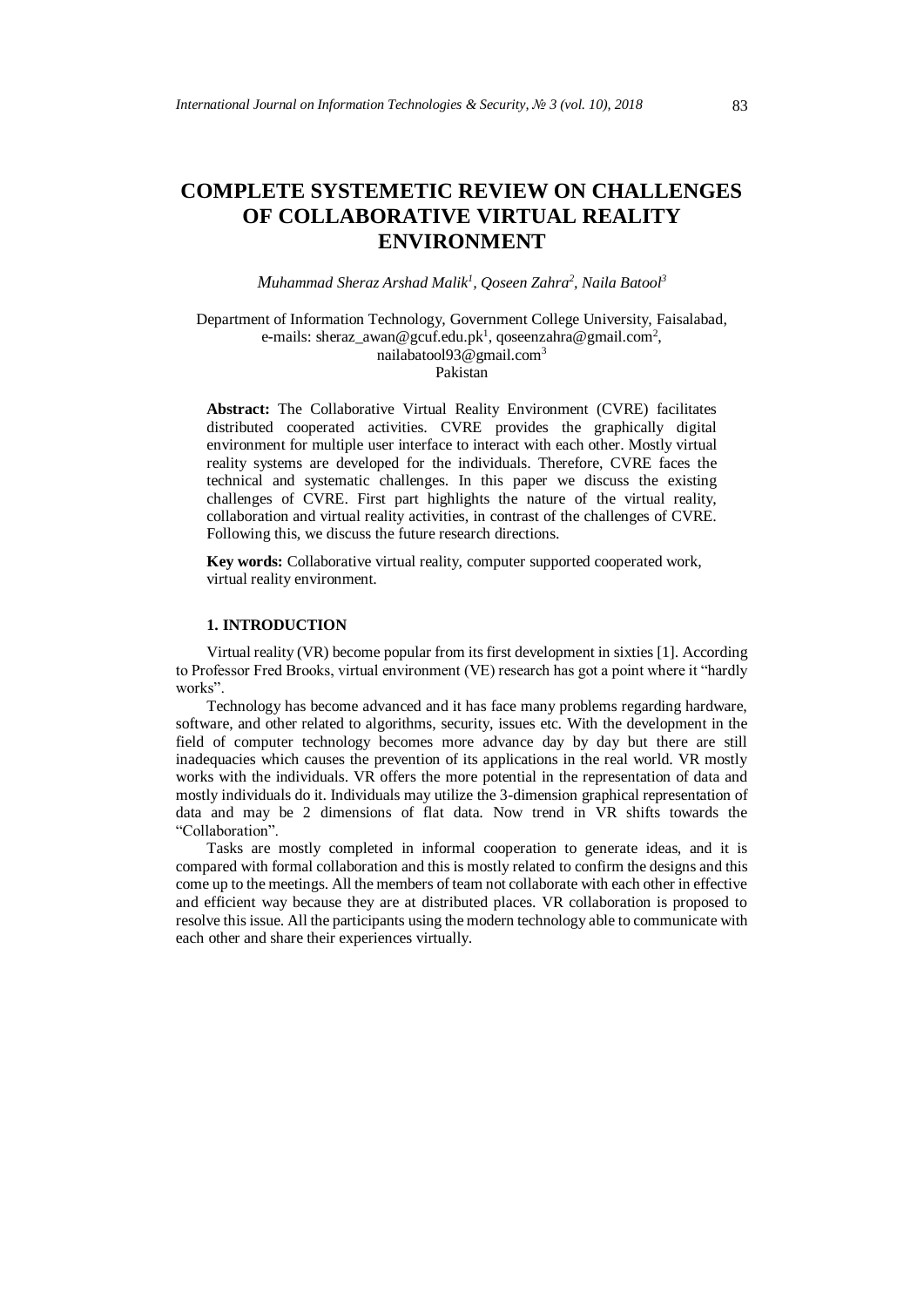Collaborative virtual reality environment (CVRE) are the systems which allow the multiple users to interact with each other. CVRE main purpose is to interaction of multiple people at the same time graphically to share the information and able to do different activities.

Virtual Collaboration (VC) can be enhanced using the advanced virtual reality (VR) technology. Existing virtual reality based collaborative system are not suitable for all scale industries. All the systems experience the different challenges. System and technology challenges are most considerable. In the development of CVRE systems hardware, software, algorithms development and modification, graphical representations problems are experience. Dedicated functionalities are difficult to customize according to the real time conditions. Dedicated functionalities are the chunk of the systems which are targeted to assist the specific industry.

## **1.1. Virtual Reality and Virtual Collaboration**

Virtual Reality (VR) is 3-Dimenssional environment that is formed with a combination of collaborating hardware and software [8]. The use of VR spread rapidly in every field. An example of this increasing use of VR is the wide range of VR research papers. When VR systems becomes popular in the different fields it changes the research trends. Researchers focuses on the different aspects of VR. According to survey results, clear increasing trend can be examined in the three areas (1) VR with medicine, (2) VR with computer science, (3) VR with engineering (fig.1).



*Fig. 1. Title Number of research papers indexed in SCOPUS related with the virtual reality [2].*

Virtual Collaboration (VC) is a technique of technology communication for collaboration of different virtual team members [9]. VC provides opportunities for team members to join projects where their knowledge can be useful [10]. VC is very inexpensive as compared to face-to-face meetings of members which are at far places. VC faces many challenges regarding communication, network connections and to adoption of latest devices. VC trend increases very rapidly and adopted by many companies for multi purpose.

# **2. CHALLENGES OF COLLABORATIVE VIRTUAL REALITY ENVIRONMENT**

Finding a solution for a real-life problem involves that various thoughts and explanations be shared in some way. Formerly virtual reality can move from a research-based subject into typical applications, ways must be originating to assimilate philosophies from the contributing disciplines into an intelligible architectural context, intended to support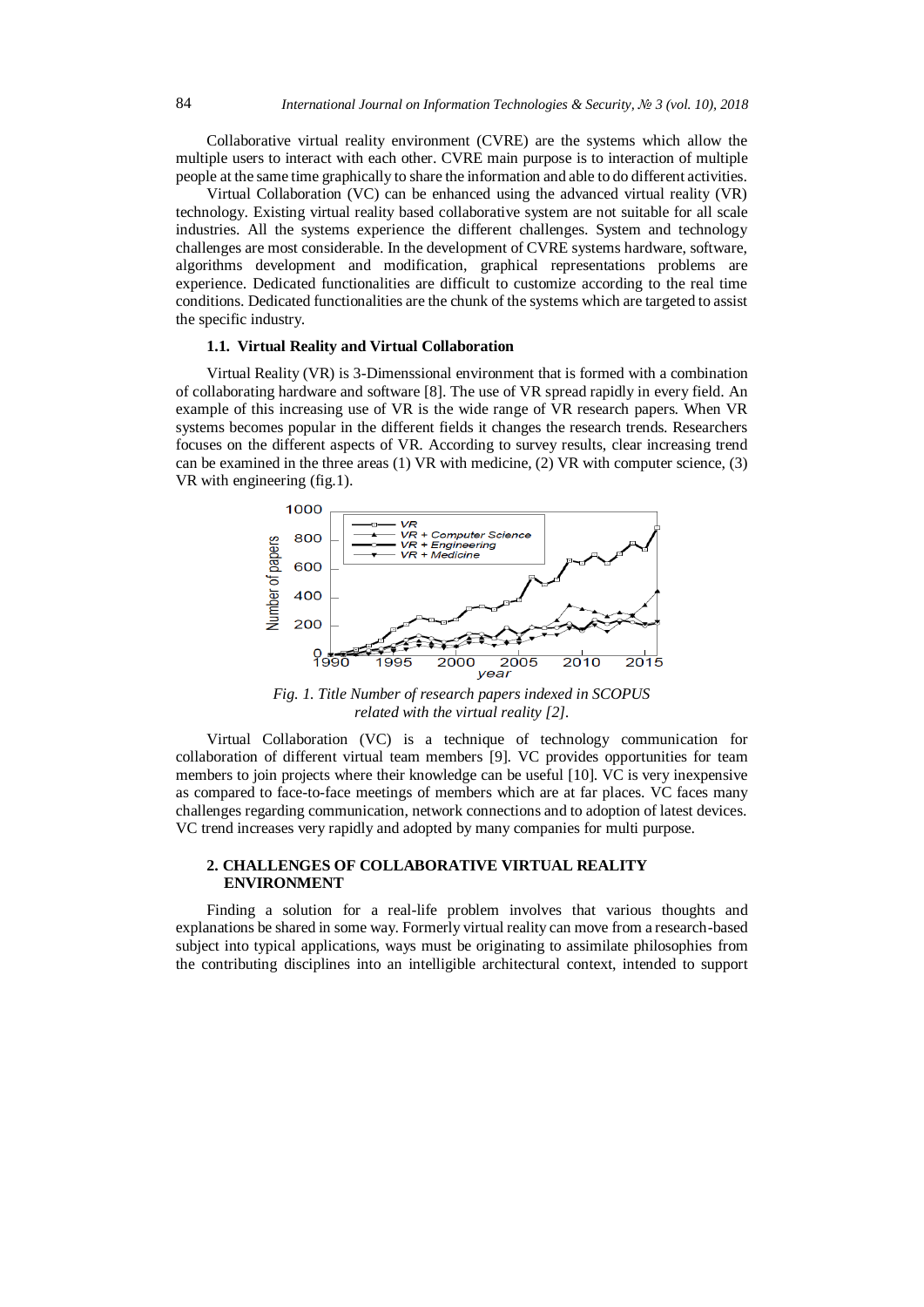systematic application development. The expansion of any system targeted at extensive use must also take due interpretation of the very varied necessities of its users.

According to the computer supported cooperative work (CSCW) community CVRE is a technology that supports the features of collaborative communication not readily put up by technologies [6]. The joint virtual places provided by CVRE may found corresponding means for tele-communication. CVRE have the possibility to sustenance cramped online conditions where many contributors transfer societal appointment by randomly creating sub groups. CVRE may allow contributors to deliberate and operate shared 3-Dimensional representations and imaginations, such system can accept their specific viewpoint and can logically show to others where they express and point. We discuss here several key challenges for collaborative virtual reality systems and research.

# **2.1. The Dispersed Intelligible City**

CVRE permit contributors to be alert of each other, in a way possibly far closer to our everyday participation in a shared environment than can be accomplished by other systems of human-computer interaction. A CVRE is relatively changed from using an Internet browser, in which one is basically uninformed of others allocation of the resources. If the collaborative environment is sufficient, there is the opportunity of using the situation for global social interaction and discussion, relatively than just task-specific claims. This collaborative social environment for the global inhabitant is at the heart of many CVRE study, which is one purpose why the discipline extents graphics, tutoring, broadcasting, entertainment and administration. Attaining such goals increases challenges for our thoughts of social interaction, but also impulses the limitations of our system architecture competences, including as it does instantaneous collaboration for physically isolated members in complex virtual environments.

There are supplementary architectural challenges in management the circulation of the model and sustaining management in the face of real-time collaborative demands. If contributors are physically dispersed, then there are growing concerns in managing with the perceptually disturbing effects of communication. On a demonstration, such gaps may be acceptable, but in the deep environment where the VE constitutes the entirety of the user's involvement, such defects cannot simply be overlooked, and can reduce the system unusable.

## **2.2. A Complicated Real-World Application**

The design of complicated development plants, such as petrochemical installations and offshore drilling platforms. Such fixings are complex – both geometrically and in terms of building and functioning. A representative offshore installation absorbs over 40 person-years of design effort, requiring the management of a huge team of engineers, safety experts and operations staff. CAD tools are regularly used for design, and the output of these provender into mechanical engineering, development engineering, resources arrangement, building scheduling and development, and security assessment.

The role of the CVRE is to provision result creation during the design development, to help collaboration between specialists from different professional areas, and to permit the working influence of other designs to be evaluated. Tasks to be reinforced consist of editing the models, simulating creation processes, and simulating succeeding working aspects, including security, demanding that users can cooperate with the prototypical and with each other. A specific example is seen in Fig. 2, which displays a simulation of two users carrying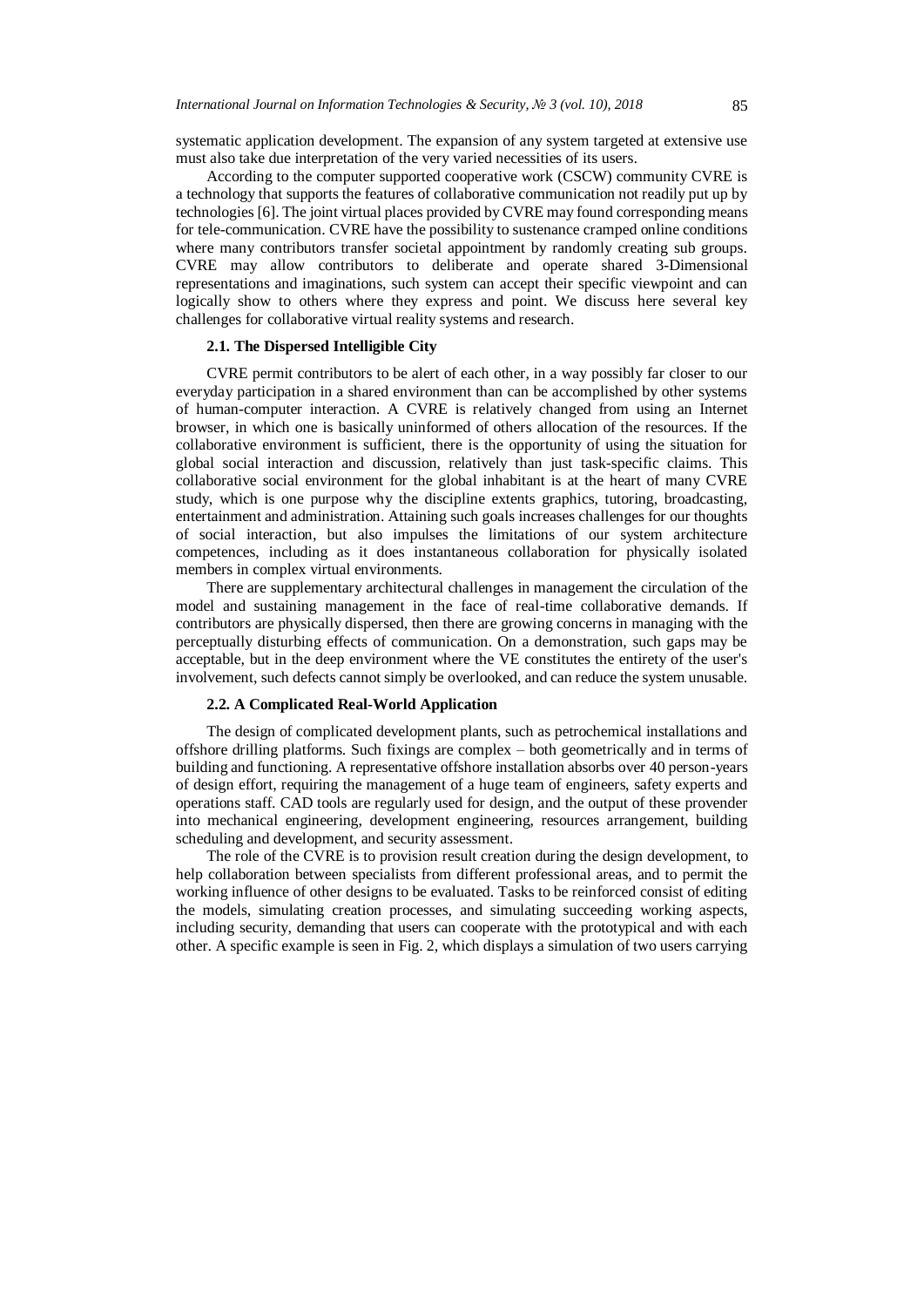wounded person on a stretcher from the place of an accident to a helicopter landing pad. Such simulations pose main challenges to the designer of a CVRE software system.

#### **2.3. Scalability and Interest Managing**

The need to maintenance instantaneous collaboration among huge number of instantaneous contributors dispersed over a WAN makes CVRE a challenging function, particularly with measure. The scalability of CVRE is discuss to the visuals and interactive complication of simulated worlds and their insides, specially symbols, furthermore the number of real-time contributors that can be maintained. Restrictions on scalability rise from the diversity of structure blockages.

Huge numbers of vigorous contributors make great capacities for system traffic, particularly drive updates and auditory packages. Servers on the system may develop the data, for illustration, in processing a reliable replica of the world from numerous apprise communications. Even if the central system and server accommodates can bear a CVRE, the "last mile" system linking to every contributor's device can simply develop a blockage. Lastly, if the data can be distributed to contributors, their confined systems must be intelligent to develop it and reduce the collaborative computer-generated world at a suitable value while upholding an adequately fast reply to the contributors' activities and former actions.



*Fig. 2. Carrying a stretcher during an emergency on an offshore gas platform*

Person perceptual and intellectual boundaries deliver a substantial influence in evolving replies to the issues of scale. Through positioning the simulated platforms so every contributor is not burdened to understands and catches "enough" of the creation but no additional difficulties of scale can be reduced. At this situation "sufficient" is clear in conditions of curiosity in the domain and its insides, it may be controlled by landscapes like hard limitations. For instance, a member need not to take auditory packages from substances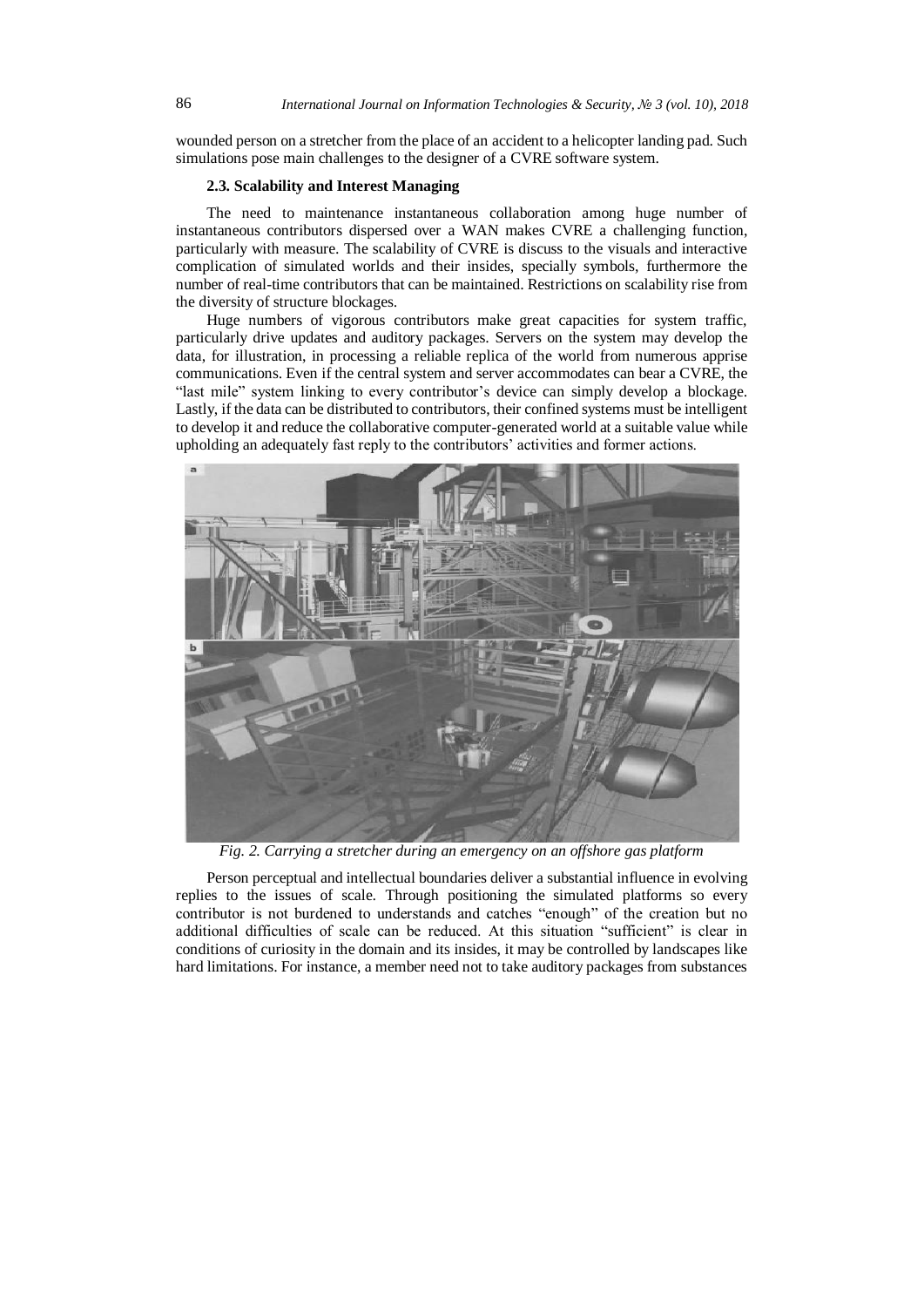at distant to be caught or update communications from substances behind the close partition or that thought to boring. Though, contributors' attentions will vigorously variate as they discover a domain. Thus, challenge for CVRE inventers is to plan elastic and lively attention managing schemes [4]. The best-known instances describe interest concluded the partition of simulated space.

## **2.4. Distributed Architectures**

CVRE help variable numbers of physically dispersed clients and possess contributors current with fluctuations in the domain and other methods of message and collaboration. Supporting these manipulators characterizes a major challenge, and CVRE structures fluctuate suggestively in the techniques in which they hold the problems of sharing [7]. Basically, three fundamental architectures are developed by CVREs:

 Client/server: Individual contributor's purpose to connects merely with a mutual server instruction that is accountable for passing communications on to other customers as suitable. Client/server method is also the standard for shared Internet CVRE, as the server can adapt its message to contest the system and device competences of every client. For illustration, SPLINE maintains the dial-up handlers concluded dedicated servers that attach them to the central technique over a compacted and augmented application procedure.

 Peer-to-peer unicast: Every specific client instruction directs data precisely to add user instructions, as suitable. Generally, it is the maximum bandwidth demanding of the three methods, however it evades insertion of extra burden on specific and server machines, frequently presents lower system interruptions.

 Peer-to-peer multicast: Like to peer-to-peer unicast, these used the usually a bandwidth effective system. It is similarly used for audial in numerous schemes, with SPLINE, just as a client/server technique is exploited for graphical data. Multi-casting is not at present accessible on entire systems or networks, and large area accessibility is mainly restricted. Therefore, a few systems now contain use of specific multicast linking and proxying servers, which shorten service over large area and non-multicast networks.

Though we have existing these as substitutions, a single CVRE system can merge multiple methods—for diverse media, different phases of contribution or for distinctive clusters of contributors. A main subject of research is discovering innovative approaches of joining these architectures to successfully reinforce a variety of applications and media over diverse structures.

### **2.5. Migrating Lesson From 2D Interface to CSCW**

The leading method to collaborate in CVRE undertakes every member understands the similar content, although from another perception However, the practice of the CSCW assistance in creating cooperative 2D graphical user interfaces proposes this kind of method really delay individuals' capability to cooperate. Initial practices of joint interface systems grounded on the principle of "What You See Is What I See" (WYSIWIS) directed to a reconsideration for certain principles of distribution and the essential for shared and private interfaces and diverse opinions on collective data.

Certain of these initial lessons about the landscape of collaboration have been wandered to CVRE and structures now suggest users "particular" views on joint worlds. These individual opinions can reproduce the modified interests and characters that users living collective domains may have. For instance, contributors inward a 3-D architectural prototypical may understand different intersections for connecting, sanitation, and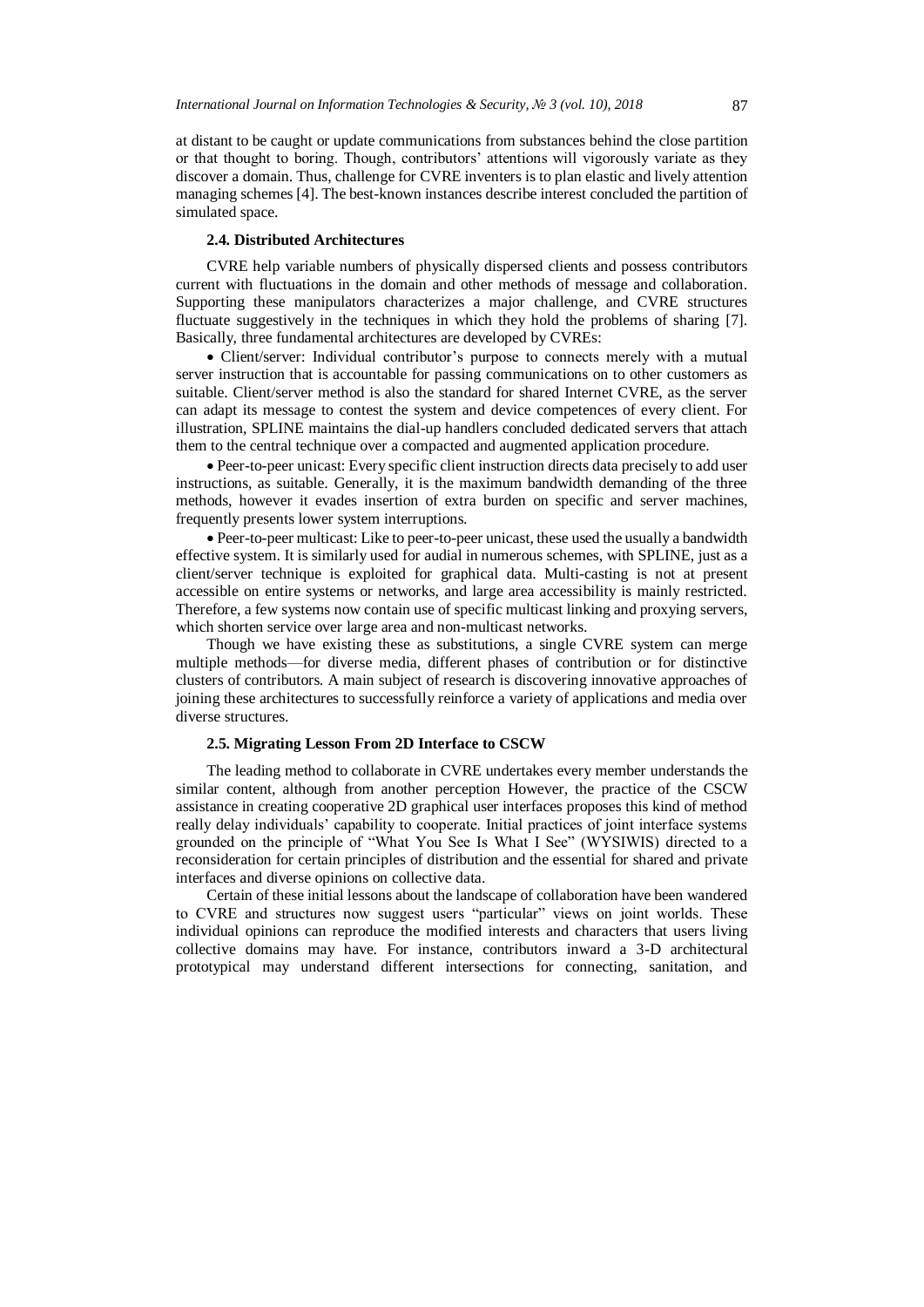networking; the simulated cameras used to take the achievement in populated TV might be observable to the players, however not to other on-screen contributors or viewers.

Though not limited, these points of consideration have directed to discrete stresses in the design of online public environments; space directing to controllable CVRE with symbols, and position principal to more comprehensive concepts.

#### **2.6. Innovative Kinds of Human Issues**

Analysing how user findings may notify expansion of CVRE, it has developed pure new approaches may be essential to individuals naturally manipulated in assessing user's virtual reality systems. Studies of solitary user virtual reality have inclined to attraction upon distinct perceptual mindset for their direction in discovering problems s involvement, usability, and gesture sickness.

The usage of CVRE to provision collaborative struggle and societal communication offerings novel challenges for individual features: how can we recognize the landscape of societal interface inside a CVRE? Current studies have curved to a wider variety of community systematic procedures and to update CVRE plan adoptions. Revisions of initial prosecutions with the MASSIVE organization used ethnographic procedures to illustrate how familiar instruments were broken or revised in collective simulated worlds.

This effort subsidized to symbolic structure by viewing that explicitly simple symbols could well characterize members on sometimes, whereas on others faith in avatars would breakdown when originate to be vacant, for example when their holders were left appearing to events indoors their native surroundings. Further revisions highpoint problems with the usage of humanoid-elegance avatars. Applicants would consider others could perceive substances in the simulated creation usually observable in the margin of human image when in fact their pitch of opinion was strictly limited by the CVE knowledge. Possibly avatars should more exactly send their perceptual abilities in the simulated domain.

#### **2.7. Hardware for Computer Graphics**

The graphics ubiquitous computing workplaces capable of simultaneous, 3-dimensional show at high rates is possibly the key expansion behind the existing push for VEs today [5]. We have had aeronautical simulants with substantial graphics competencies for years, but all are very expensive and not easily available everywhere. It's strange that they have not been readily programmable. Aeronautical simulators are usually created with a definite purpose in observance, such as providing exercise for a military jet. Such simulators are microcomputer coded and automated in assembly language to decrease the total amount of graphics and essential processing element series required. Systems automated in this way are hard to change and sustain. Hardware advancements for such systems are frequently major activities with a small customer base. An even big problem is that the software and hardware established for such organizations are usually trademarked, thus restrictive the accessibility of the technology.

## **2.8. Collaboration in a 3-Dimenssional Platform**

The important challenges are related with collaboration in a 3-dimensional Platform are the line of vision and distance from which acting [5]. About line of vision, virtual environment applications must resist with the fact that some valuable data might be hidden or destroy due to an unlucky choice of user point of view or entity placement. In few cases,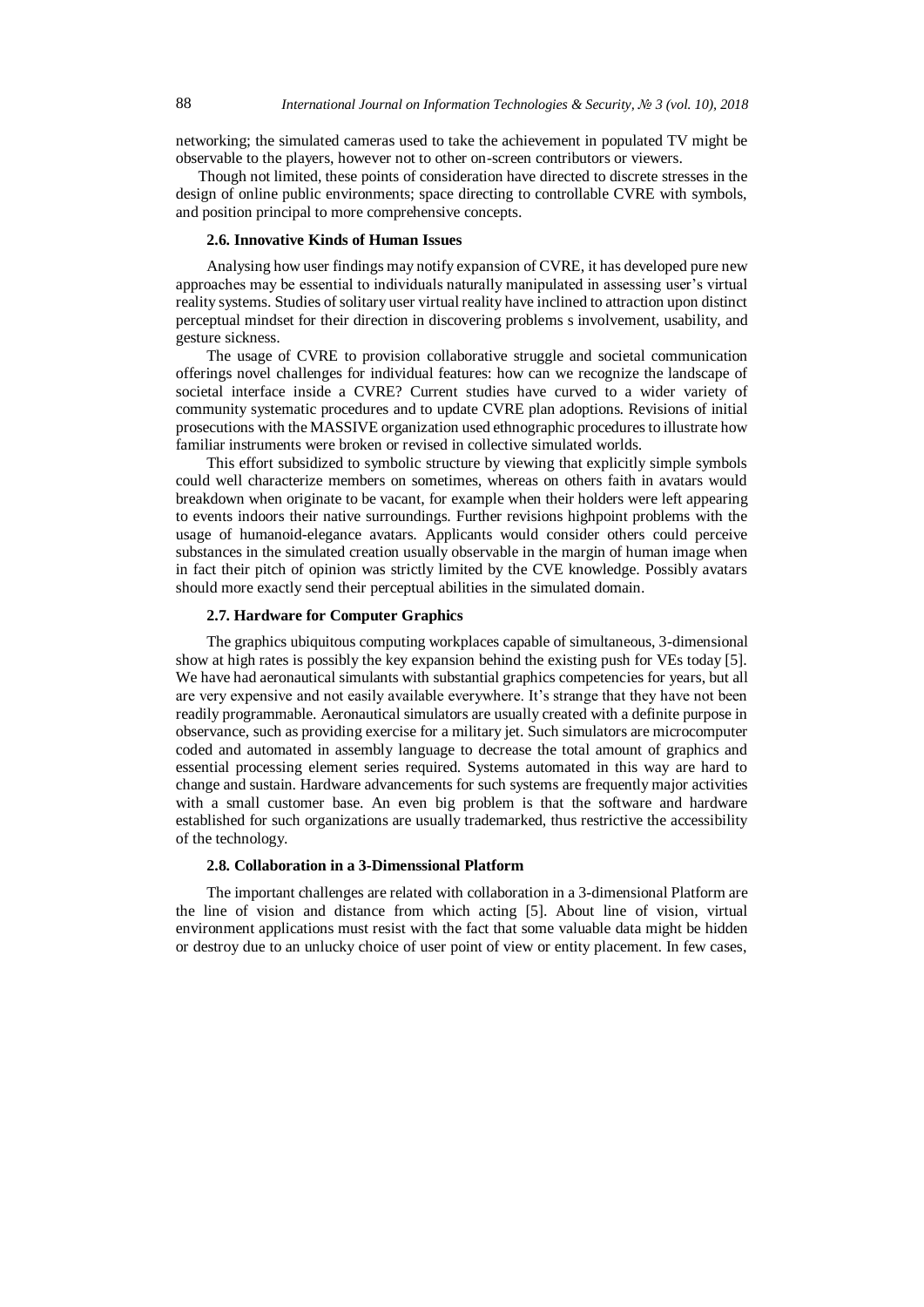the consequence can lead to misrepresentation, misperception, and misunderstanding. Frequently occur drawbacks contain obscuration and unfortunate chances.

| <b>Challenges</b>            | <b>Proposed Solutions for challenges</b> |                             |
|------------------------------|------------------------------------------|-----------------------------|
|                              | <b>Problems</b>                          | <b>Proposed Solutions</b>   |
| C1. The dispersed            | Circulation of model and                 | Manage the system           |
| Intelligible city            | management.                              | properly.                   |
| C2. A complicated real-      | Installation and fixing                  | Training required from the  |
| world application            | problem is difficult.                    | experts.                    |
| C3. Scalability and interest | Graphic and interactive.                 | To overcome the scalability |
| managing                     | Complications of virtual                 | challenge reduces the       |
|                              | world.                                   | complications in graphics   |
|                              | Diversity of system                      | interaction.                |
|                              | blockages.                               |                             |
| C <sub>4</sub> . Distributed | Excessive bandwidth                      | Build network in organized  |
| Architecture                 | required.                                | way to handle the           |
|                              | Extra load on server due to              | distributed architectures.  |
|                              | lower system interuptions.               |                             |
|                              | Difficult to maintain the                |                             |
|                              | huge network.                            |                             |
| C5. Merging lesson from      | Expensive tools required for             | Try to update the existing  |
| 2D interfaces to CSCW        | merging to CSCW.                         | tools.                      |
| C6. Innovative kind of       | Difficult to recognize the               | Try to make the devices     |
| human issues                 | societal interface inside                | closer to human             |
|                              | CVE.                                     | perceptions.                |
| C7. Hardware for computer    | Hardware are expensive not               | Provide devices available   |
| graphics                     | easily available.                        | for people at low rates.    |
| C8. Interaction in a 3-      | Line of sight and                        | Properly guide the          |
| dimenssional                 | distance for action not clear.           | users. And make the         |
| environment                  |                                          | devices more flexible.      |

*Table 1. CVRE Challenges*

# **3. CONCLUSION AND FUTURE DIRECTIONS**

The need of CVRE is increasing with the development in the technology. CVRE is used in many fields. We are presented the problems which are unsolved and need attention. We discussed about the complex structures of the cities, the real world complicated environment, scalability and the management of the systems, distributed architectures, client server, peer to peer unicast, peer to peer multicast, migration from 2 dimensional to computer supported cooperative work, new kinds of human factors, hardware for computer graphics and the interaction in the 3-dimensional environment. CVRE needs many improvements in all these areas. Collaborative VR devices are expensive this is the big issue in the utilization.

Although, practice makes a man perfect. Similarly, ideas are generated from the practice and bring the innovation. In the field of CVRE many things are remaining to done.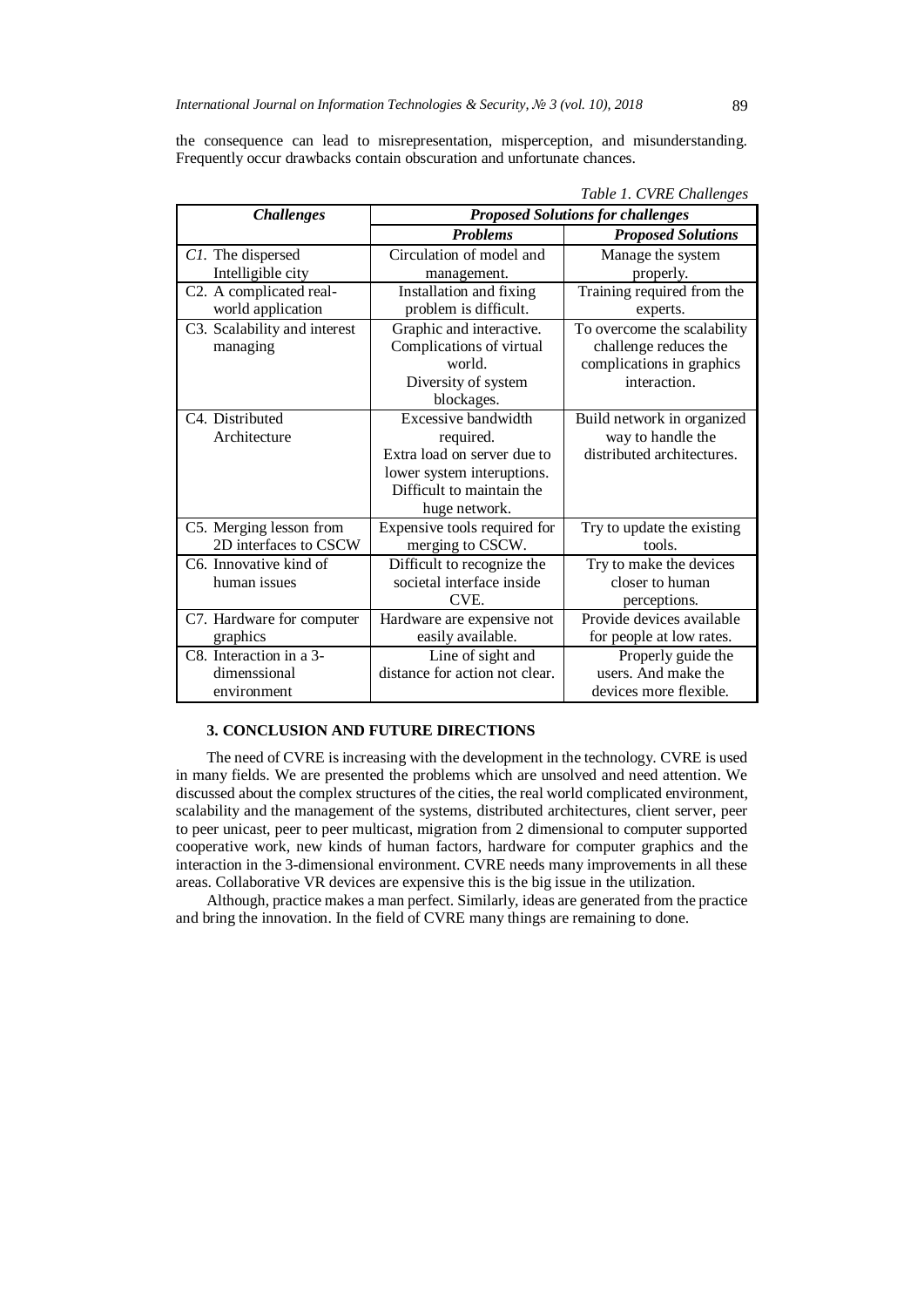#### **4. ACKNOWLEDGEMENT**

This research work was supported and conducted with the help of Department of Information Technology Government College University Faisalabad.

#### **REFERENCES**

[1] Sutherland, I.E. The ultimate display. In *Information Processing of the IFIP Congress*, Macmillan and Co., London, UK, 1965; pp. 506–508.

[2] Diego Vergara, Manuel Pablo Rubio, and Miguel Lorenzo. On the Design of Virtual Reality Learning Environments in Engineering. *Multimodal technologies and interaction*, Spain, June 2017.

[3] Benford S, Greenhalgh C, Snowdon D, Bullock A. Staging a Public Poetry Performance in a Collaborative Virtual Environment. In *Proceedings of the 5th European Conference on Computer Supported Cooperative Work* (ECSCW'97), Lancaster, UK, Kluwer Academic Publishers. September, 1997.

[4] Sandeep and Zyda's. *Networked Virtual Environments—Design and Implementation*, ACM Press, July 1999.

[5] Nathaniel I. Durlach and Anne S. Mavor, *Virtual reality scientific and technological challenges*. National academy press, Washington D.C., 1995.

[6] Elizabeth F. Churchill, David N. Snowdon and Alan J. Munro (Eds), C*ollaborative virtual environment, digital places and spaces for interaction*.

[7] Steve Benford, Chris Greenhalgh, Tom Rodden, and James Pycock. To what extent is cyberspace really a space, collaborative virtual environments, *Communication of the ACM*, **7** (vol. 44), July 2001.

- [8] *Virtual reality or what is virtual reality?*, Available: http://www.realitytechnologies.com/virtual-reality
- [9] *Virtual Collaboration* Available: https://en.wikipedia.org/wiki/Virtual\_collaboration
- [10] *Virtual Collaboration, Tools for creating and developing effective virtual teams*. Available: https://www.slideshare.net/lupro/presentation-virtual-collaboration-final

[11] Adrian West and Roger Hubbold, *System Challenges for Collaborative Virtual Environments*, October 2, 2000.

[12] H. Y. Kan et al. An internet collaborative virtual reality collaborative environment for effective product design, *Computers in industry* 45, 2001, pp. 197-213.

- [13] Z. Pan et al. Virtual reality and mixed reality for virtual learning environments, *Computers & Graphics*, 30, 2006, pp. 20–28.
- [14] *Virtual reality or virtual realities (VR)*, Available: https://en.wikipedia.org/wiki/Virtual\_reality.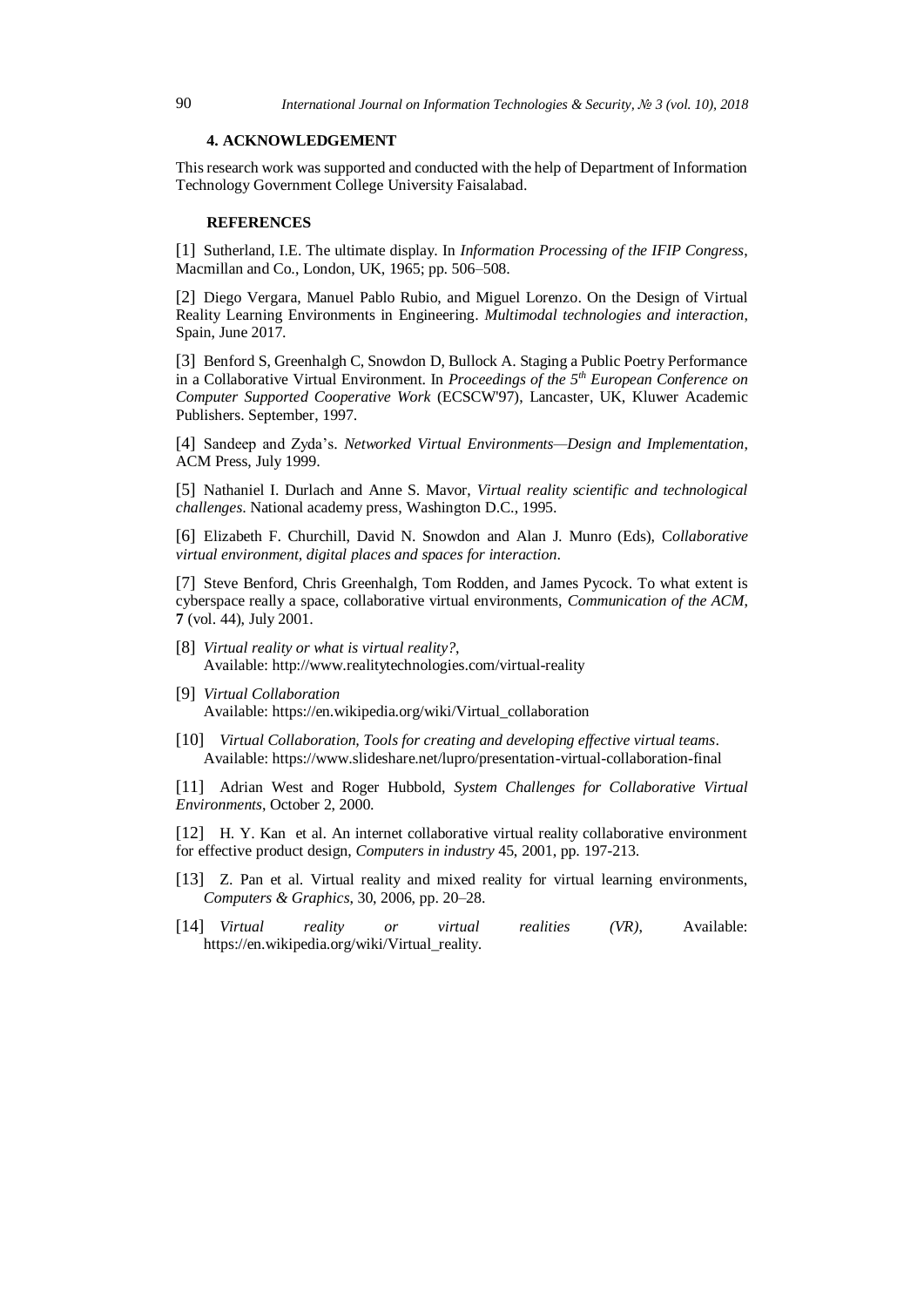- [15] E. Lancheres. *Virtual Reality Is Coming and It Will Change The World In 2016*, November 2015, Available: http://www.engadget.com/2015/11/15/virtual-reality-iscomingand- it-will-change-the-world-in-2016/.
- [16] GDC, *GDC State of the Industry: Most developers now confident about the future of VR*, Available: http://www.gdconf.com/news/gdc\_state\_of\_the\_industry\_most.html
- [17] StudyLink, *Study Virtual Reality for an Exciting Future*, 2015, Available: http://studylink.com/blog/studyvirtual- reality-for-an-exciting-future/
- [18] Dimiter Velev and Plamena Zlateva. Virtual Reality Challenges in Education and Training. *International Journal of Learning and Teaching,* 1 (vol. 3), March 2017.
- [19] Nigel Newbutt, Connie Sung, Hung Jen Kuo, Michael J. Leahy, *The Acceptance, Challenges, and Future Applications of Wearable Technology and Virtual Reality to Support People with Autism Spectrum Disorders*, 19 February 2017
- [20] Xueni Pan1 and Antonia F. de C. Hamilton. Why and how to use virtual reality to study human social interaction: The challenges of exploring a new research landscape. *British Journal of Psychology*, 2018.
- [21] Dale, R., & Fusaroli, R. The self-organization of human interaction. *Psychology of Learning*, 59, 2014, pp. 43–96. Retrieved from https://pure.au.dk/portal/files/53762658/2014\_plm\_the\_self\_ organization\_of\_human\_interaction.pdf.
- [22] de la Rosa, S., Lubkull, M., Stephan, S., Saulton, A., Meilinger, T., Bulthoff, H., & Canal-Bruland, R. Motor planning and control: Humans interact faster with a human than a robot avatar. *Journal of Vision*, 12 (vol. 15), 2015, pp. 52. https://doi.org/10.1167/15.12.52
- [23] Jack, R. E., & Schyns, P. G. The human face as a dynamic tool for social communication. *Current Biology*, 25, 2015, R621–R634. https://doi.org/10.1016/j.cub.2015.05.052
- [24] Kopp, S., & Bergmann, K. (2017). Using cognitive models to understand multimodal processes: The case for speech and gesture production. In S. Oviatt, B. Schuller & P. Cohen (Eds.), *The handbook of multimodal-multisensor interfaces: Foundations, user modeling, and common modality combinations*. New York, ACM (vol. 1), pp. 239–276 https://doi.org/10.1145/ 3015783.3015791
- [25] Raija Hämäläinen, Minna LanzKari T. Koskinen. Collaborative Systems and Environments for Future Working Life: Towards the Integration of Workers, Systems and Manufacturing Environments. *Part of the Professional and Practice-based Learning book series* (PPBL, volume 21).
- [26] XiaoLi, WenYi, Hung-LinChi, XiangyuWang, Albert P.C.Chan. A Critical Review of Virtual and Augumented Reality (VR/AR) Applications in Construction Safety.